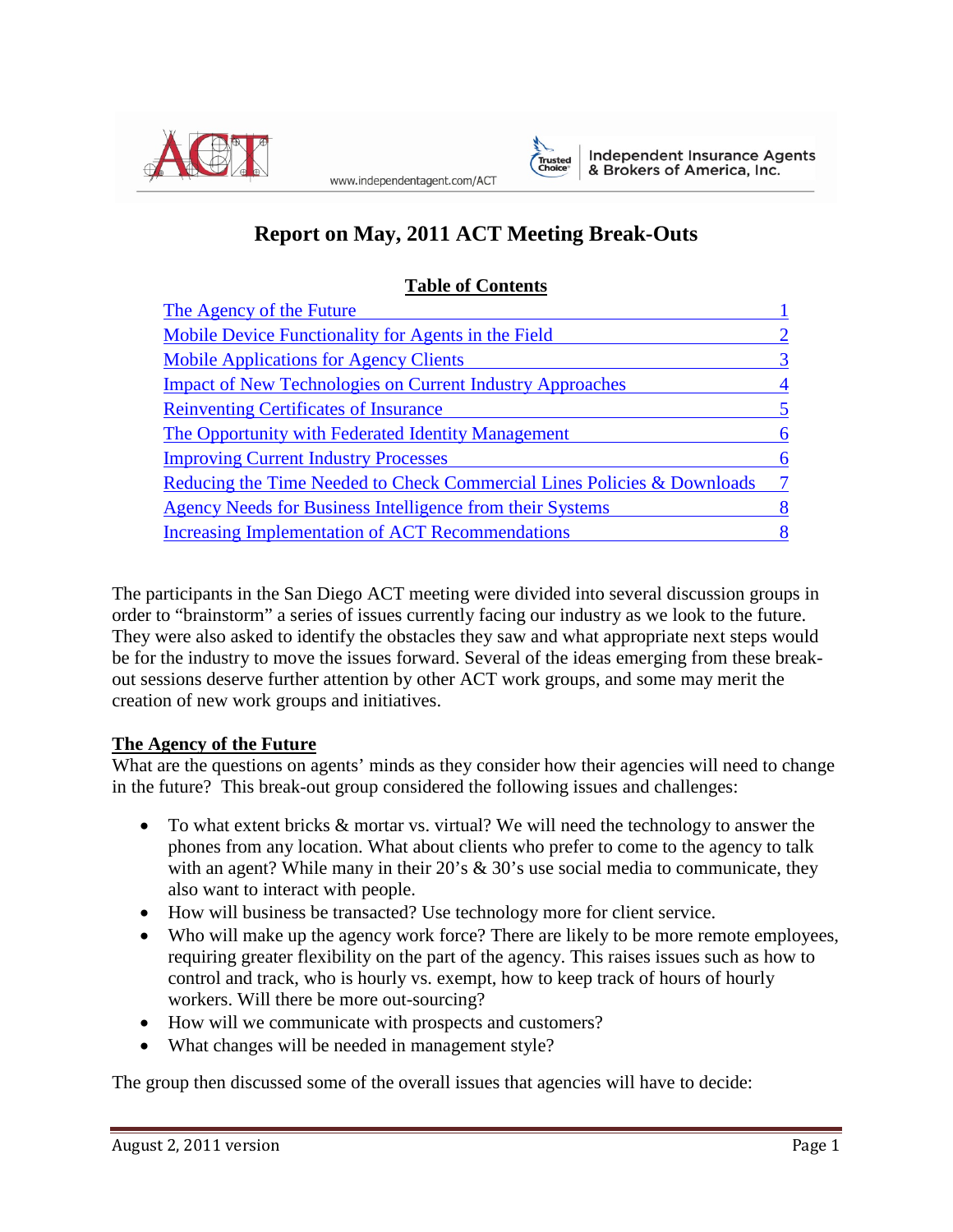- Will the agency want to sell in a 24/7 framework? The meaning of 24/7 will vary by agency. It might be after hour phone service provided by agency employees or a third party, client functionality on the agency web site or using a carrier customer service center.
- How will the agency use media to get clients in the door? And once clients contact the agency, the agency still has to sell them & differentiate itself. How does the agency brand itself so it is adding value, rather than just providing a commodity?

In the agency of the future, the agency management system becomes even more important to track and evaluate employees' work, to customize the communications preferences of clients and to permit processing from any location.

### <span id="page-1-0"></span>**Mobile Device Functionality for Agents in the Field**

This break-out brainstormed the types of information and tools agents would like to have available to them on their smart phone or tablet while they are in the field. The group said their goals were to be able to prospect, sell and service while in the field, including collecting and transmitting data, social networking, being able to provide service on the spot, and reducing the amount of time to prepare and complete the sales process. To achieve these goals they said they would like to have:

- All the resources that are available on an agent's desktop. Optimally, there should be no difference between the information and functionality of a mobile device and a desktop.
- Need 99% up-time access speed and up-time need to be reliable and consistent.
- Information, tools and applications that are used in the sales process (i.e., Quote-Application-Proposal-Bind).
- Ability to customize to the individual's sales process. (Mobile technology should actually enhance and improve current capabilities – quicker, more immediate access to needed information – and ability to provide prospect with documentation in "real time.")
- Service tools certificates, new business, renewals, endorsements, claims, rewrites, renewal meeting, customer relationship management, company website access for information.
- Funnel process for getting new business prospecting
- Social Networking Twitter, blogging, LinkedIn, Facebook marketing, communications
- Voice Recognition for writing applications, etc.
- Client Self Service Tools to answer customer questions policy data, changes, claims, certificates
- Agency Management System Access (Cloud) for the agent and consumer
- Smart Phones Most of the same needs as for a tablet, but must be simple for the agent to use and in a different, streamlined format so that it is readable on a small surface.

(Editor's Note: One could imagine access to "business intelligence, photos, video, maps, and classification information – pretty much anything of public record that would help qualify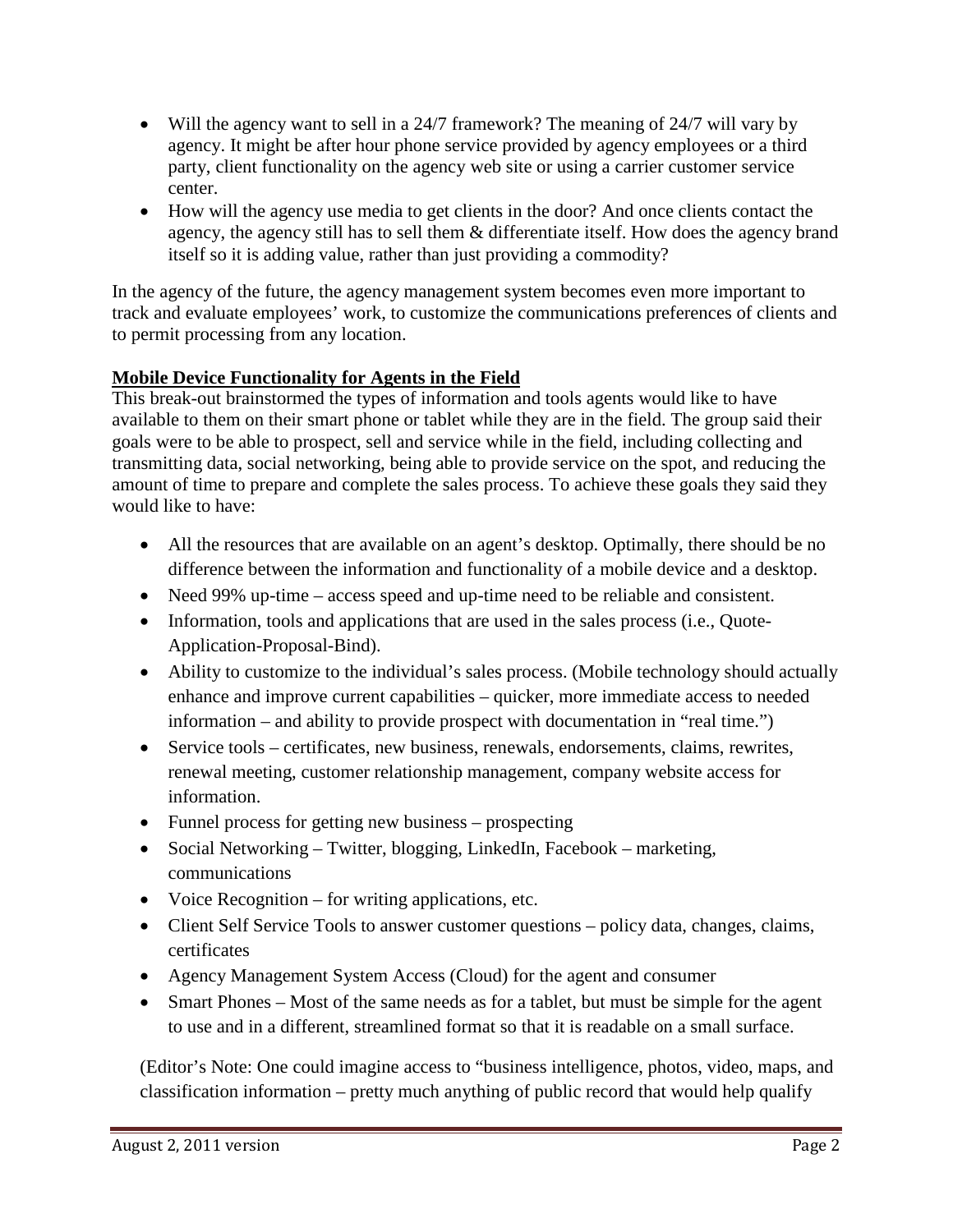and underwrite the account – information that would populate apps and be sent to carrier underwriter via Real Time.)

The group then identified the current obstacles to realizing their vision for agent mobile functionality:

- Agency Management Systems Need specific "apps" that work with and/or integrate with Agency Management Systems.
- Company Information Access
- Compatibility of Comparative Rater & agency management system real-time tools
- Disconnected from eForms electronic transfer of standard data between devices and software that agents use – Who will develop it?
- Security &privacy concerns for access to carrier and agency information, as well as transport and storage of personal confidential information.
- Time needed to develop the applications that we will need.

The group then recommended these next steps for the industry to take with regard to mobile apps:

- Develop a plan to implement what is needed, with goals and objectives that are time bounded with people assigned who are responsible for this endeavor and periodic follow up to monitor the results.
- Need a different way of thinking about this. Not in the now but what will the future hold?
- Build Personal Lines Applications for consumers to use for 24/7 access and service needs
- Need electronic standards for electronic data transfer from tablets and smart phones
- Carrier, vendor and agency management system development and implementation We need to get this mobile functionality into the planning and budgeting process.
- Use the combined clout of the Users' Groups and associations in order to influence development of the tools needed.
- Use third party applications that are already out there and modify them as needed, instead of reinventing the wheel.
- Once these tools are developed, then there is a need to educate agents on what works and how to use.

# <span id="page-2-0"></span>**Mobile Applications for Agency Clients**

The break-out participants first noted the challenges they are currently facing with providing mobile apps to their clients. How can agencies best get started providing mobile functionality – making their websites mobile ready, creating apps, additional steps? How do we create agency apps that connect to multiple carriers, as an alternative to asking clients to download multiple carrier apps? What about age group differences and Commercial Lines vs. Personal Lines?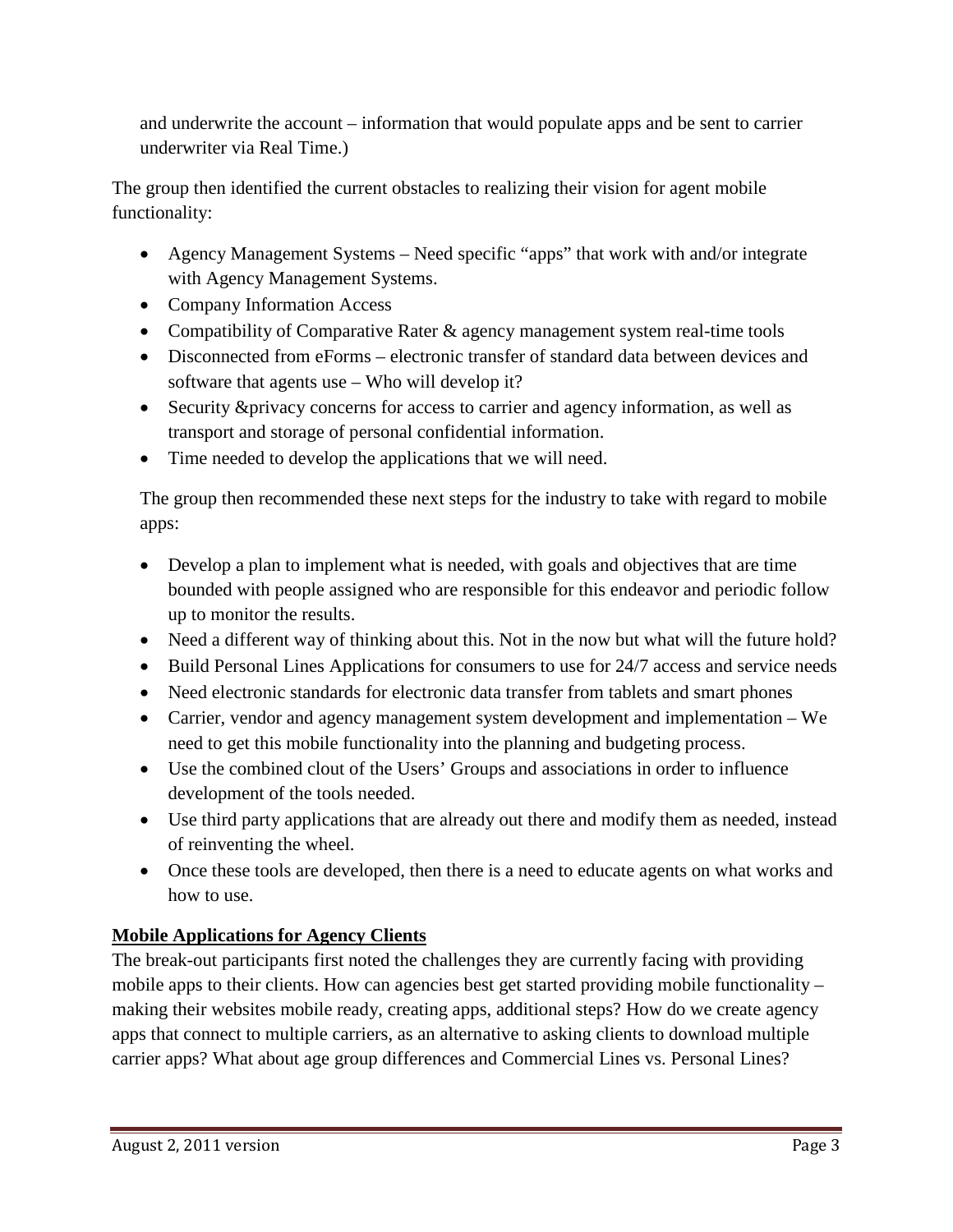The group then identified the following desired functionality for mobile apps for personal lines customers:

- Bill payment or inquiry
- Id cards proof of insurance always available on their person
- Claims reporting and tracking, including status at body shop
- Scan car info and send to agent to bind QR codes
- Premium reminder note as text
- Roadside assistance
- Coverage analyzer
- Automatic shopper on renewals push to client: election to shop my account
- Contact us call, chat, after-hours contacts for agencies and companies
- Create a home inventory or schedule
- Policy inquiry

And for commercial clients:

- Id cards
- Certificates
- Claims tracking including body shop status
- Schedules of vehicles, property, etc.
- Contacts to call, chat; after hours contacts for agencies and companies
- Coverage analyzer general info
- Policy inquiry
- Consider needed functionality for surety bonds

The group identified the challenge of how best to resolve client authentication issues and protecting the security &privacy of client information.

(Editor's Note: mobile apps offer the opportunity to dramatically improve the communication and servicing processes between agents and their customers. One can also envision agents using these apps with their clients for important or urgent customer messages, live video streaming, mobile photo sharing, better claims documentation, and improved agent-client processes of all kinds.)

#### <span id="page-3-0"></span>**Impact of New Technologies on Current Industry Approaches**

The break-outs above discussed some the challenges agencies are facing as they consider what their agencies should look like in the future and the types of mobile applications they would like to see. This break-out considered how new technologies such as cloud computing, mobility, etc. will change the current solutions the industry is pursuing, such as Real Time, data download, etc.

This group first noted that in today's environment there are too many unique solutions that make consistent and efficient implementations difficult for all of the parties. With these new technologies, we will once again have the opportunity to determine and agree upon a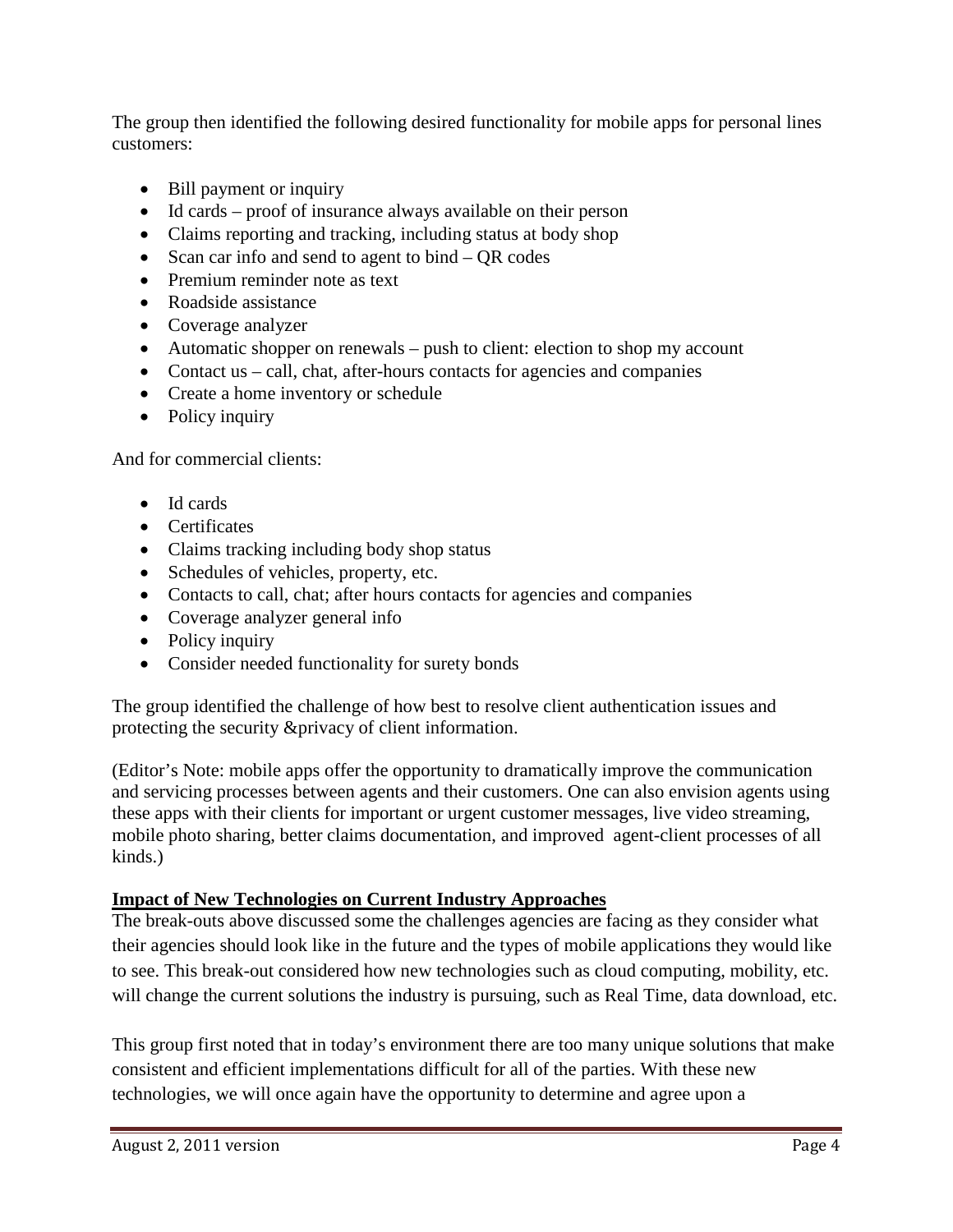methodology (workflow) as an industry in order to create consistent solution deliverables. We should not wait this time to create (or recommend) a set of guidelines. Technology should not drive the end solution; it should be driven by the business need (cannot have the cart before the horse). Ultimately, the consumer should drive the expectation on how the solutions look & work, not the carriers' Business and IT departments.

The group felt that this is a very difficult overall topic to recommend a single solution set. One possibility is to create a workgroup or industry forum to investigate, discuss, and recommend a consistent solution set. The primary challenge will be – how do we set the direction and then drive its adoption, when many other types of industry functionality have so much differentiation within the end-user platforms? One way would be to create a cooperative group with agents, vendors, and carrier IT/Architecture representatives to first determine the functionality, and then develop blueprints.

Some of the issues various industry stakeholders are grappling with include:

- Is there an opportunity for download from the cloud?
- Carriers designing new apps to include a mobile slant and forming dedicated mobile/social media groups
- The ability for carriers to push mid-commercial data into agency systems
- Carriers have been focusing on coming up to speed with Real Time; what can be done next to achieve more consistency? A major stumbling block is that there is no single method to pass the business from the agent to the carrier and back to the agent.
- What workflows could be transferred to the cloud, while maintaining the use of the standards?

(Editor's Note: Part of our ongoing challenge is to determine when changes in customer expectation and technology simply require continued "improvement" or when more transformational "innovation" is called for. [Click here](http://www.brasstackthinking.com/2011/06/the-need-for-both-improvement-and-innovation/?utm_source=feedburner&utm_medium=email&utm_campaign=Feed%3A+TheBrandBox+%28Brass+Tack+Thinking%29) for Amber Naslund's blog post clearly articulating the distinction between the two and the need for both.

With the convergence of Mobility, Cloud Computing and Social Networking, one can imagine a very different set of processes for connecting and communicating between carriers, agents and consumers. For example, what are the opportunities for agencies, carriers and clients to access a common record that would exist in the "cloud"? Auto ID card and Certificate validation could happen through access to a master record in the "cloud". Agency systems could access this master record when needed to process changes and renewals.)

# <span id="page-4-0"></span>**Reinventing Certificates of Insurance**

Perhaps this is an area in need of "innovation" rather than just "improvement," given the current dissatisfaction with Certificates on the part of agencies, clients and certificate holders. This break-out group brainstormed a number of possible changes: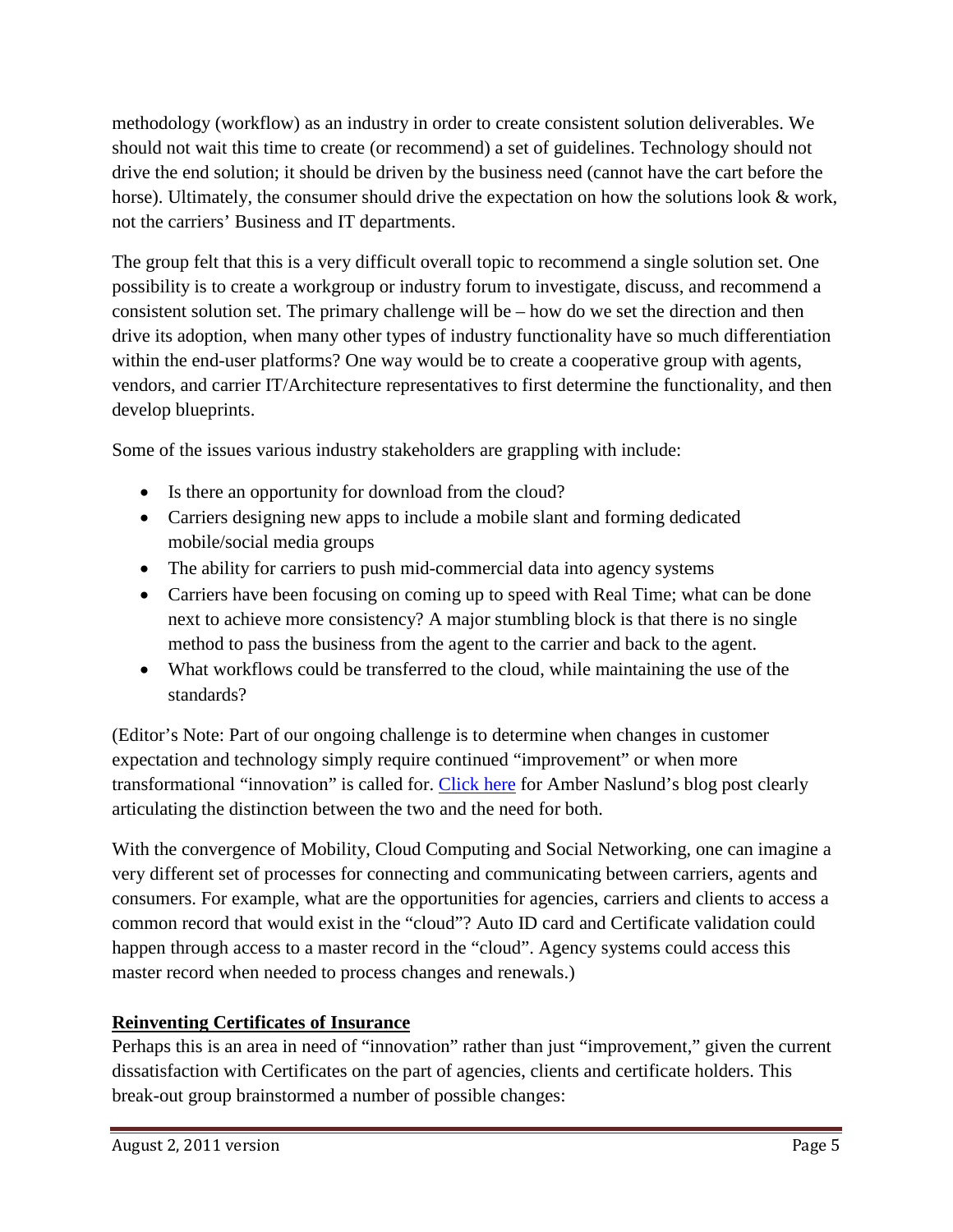- Eliminate Certificates of Insurance from the industry and use Evidence of Insurance or Proof of Insurance for each policy type.
- Develop levels of Evidence of Insurance or Proof of Coverage:
	- o For simple requests, a short form delivered through a mobile application or through an agency's self-serve website portal.
	- o For more complex requests, email encrypted policy to the requester and let them find the endorsements and check for the coverage.
- Create "ProofOfInsurance.com" a virtual clearinghouse accessible by consumers (which can extend federated access to third parties, i.e., mortgagees, loss payees, vendors, public entities, etc.), agents and carriers. Agents and carriers would provide the Proofs of Coverage(e.g., Evidence of Insurance, auto ids, policies, etc.) to the clearinghouse.

## <span id="page-5-0"></span>**The Opportunity with Federated Identity Management**

Managing carrier passwords has been a major headache for agencies. The industry now has the opportunity to move to a new Federated Identity Management approach of agency authentication that eliminates the use of carrier passwords and results in more efficient and secure agent-carrier interface. The success of Federated Identity Management, however, depends on the parties in the federation agreeing to a Trust Framework which would spell out the business, technical and legal agreements that would apply to the participants. This break-out session discussed the potential that Federated Identity Management offers to the industry and how a Trust Framework would work. The group agreed that it would be appropriate for the industry to engage a consultant who could help us establish the federation and create the Trust Framework.

The Trust Framework would enable carriers to trust the authentication that takes place in the agency system (federated identity), through the use of security tokens passing from the agency system to the carrier to identify and authenticate the source of the real-time inquiry or transaction. In May, 2011, the industry took a major step in this direction when a carrier and large agency put into production a trust framework that allows the agency user to authenticate on the carrier's web application server by passing a security token rather than entering a password. A vendor is currently working on creating a federated identity management tool that could be used to authenticate agency users to carriers when performing real-time transactions, based upon the establishment of a Trust Framework and the passing of security tokens. (As of August, a group of carriers, vendors and associations have engaged a consultant and are in the process of developing a Trust Framework that they hope will garner broad participation by the industry.)

### <span id="page-5-1"></span>**Improving Current Industry Processes**

This group discussed a number of areas which could benefit from new functionality and greater standardization:

• Some MGAs are prepared to offer policy download to retail agents but are finding that while agency management systems track the issuing/billing company, some cannot track the MGA, and the agent may use several MGAs that place business with the same issuing/billing carriers. The group suggested that we get all of the involved parties together to discuss possible solutions.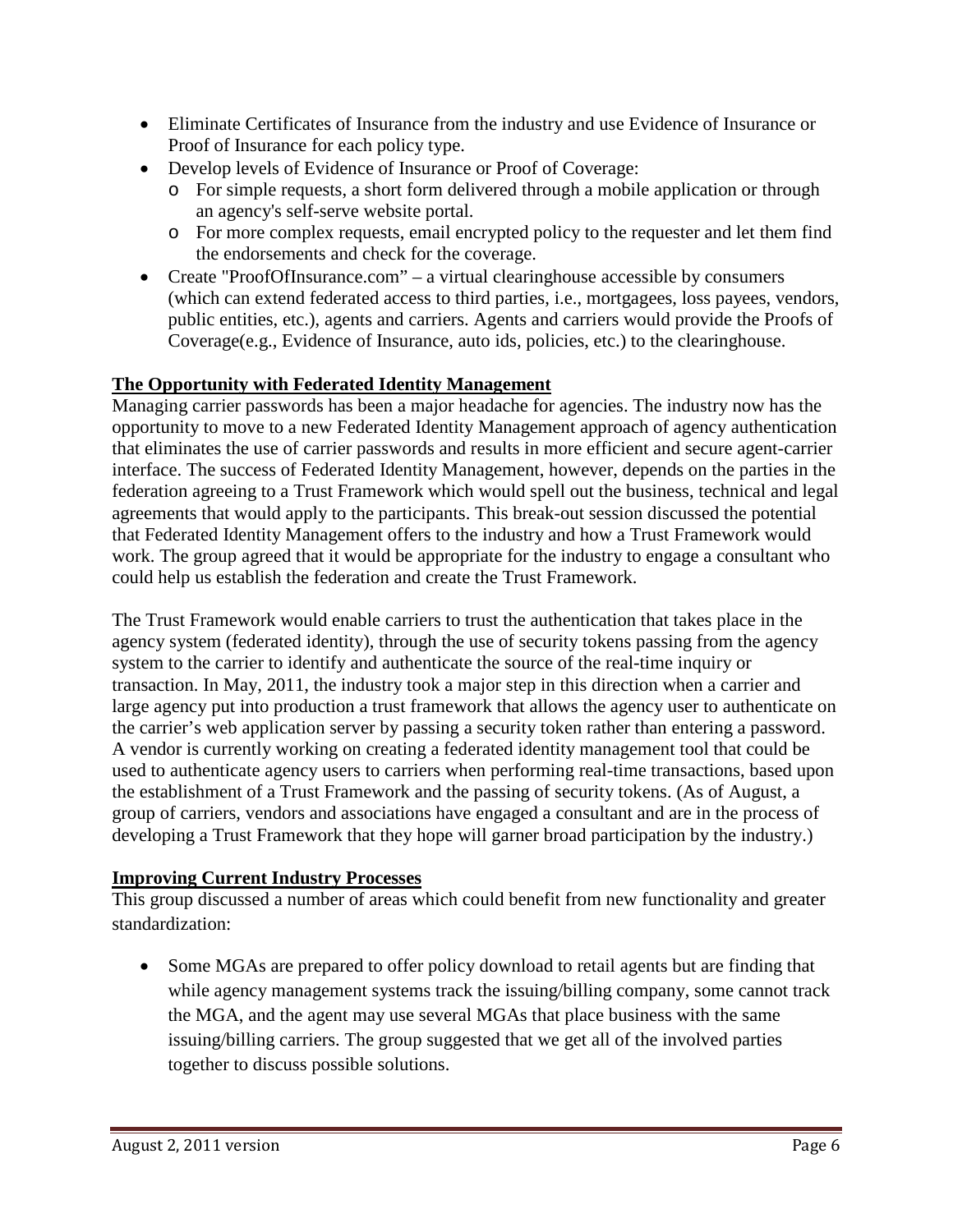- The group recommended that activity notifications/alerts<sup>®</sup> (where available) be used by carriers to alert the agent when clients perform self-service on the carrier portal.
- The group recommended that carriers use activity notifications/alerts<sup>®</sup> (where available) to transmit electronic policies to the agent (or at least links to the policies), rather than expecting the agency to go to each carrier's portal daily to retrieve the policies.
- Agents have the need for additional fields in their agency management system that they can customize, beyond the fields provided in the ACORD standard. There are valid business reasons for maintaining non-ACORD standard information at a risk, policy and/or client level so the information can be included in reports generated by the agency management system. If agents had these customizable fields, they would be more likely to use the ACORD standard fields properly, thereby reducing the overwriting of data by commercial lines downloads.
- It would also be very helpful for agents to have the ability to look at data in the management system and know the source of the data.

### <span id="page-6-0"></span>**Reducing the Time Needed to Check Commercial Lines Policies & Downloads**

Currently many agencies are spending an inordinate amount of time checking commercial lines downloads and policies for accuracy. Some agencies check every commercial lines policy; others audit a percentage of downloads, where they have confidence in the carrier's downloads. Agencies are also policy checking for form edition date changes and other changes that impact the policy coverage – e.g., deductibles, new exclusions, class codes, territories, protection classes, etc. This break-out group discussed steps agencies, carriers and agency management system providers could take to help agencies save the time required for policy/download checking:

- Where download is used to check policies, agents should first make sure their database is accurate by entering data into the proper fields according to the ACORD standards and understanding exactly the data that particular carriers will download and to what fields by testing those downloads first.
- Agents should use Real Time to send the data to the carrier, so that potential errors in the manual entry of that data are minimized.
- Some agents can also use their communication log to flag downloaded policies, where either dollar amount of premium increase or percent increase/decrease hits a certain level.
- Some agents save cost by outsourcing the policy checking function.
- Agency management systems should be encouraged to provide a reconciliation tool, so that agents can tell where the download differs from the system's current data.
- Carriers should be encouraged to send policy form numbers and edition dates with their downloads and to indicate form edition changes with an "\*", so they can be easily checked. It is also helpful when carriers return real-time quotes and note any changes that have been made, such as in a deductible or with a carrier specific territory or class code if they were doing something other than ISO. Could carriers also note changes of this nature in their downloads of renewals?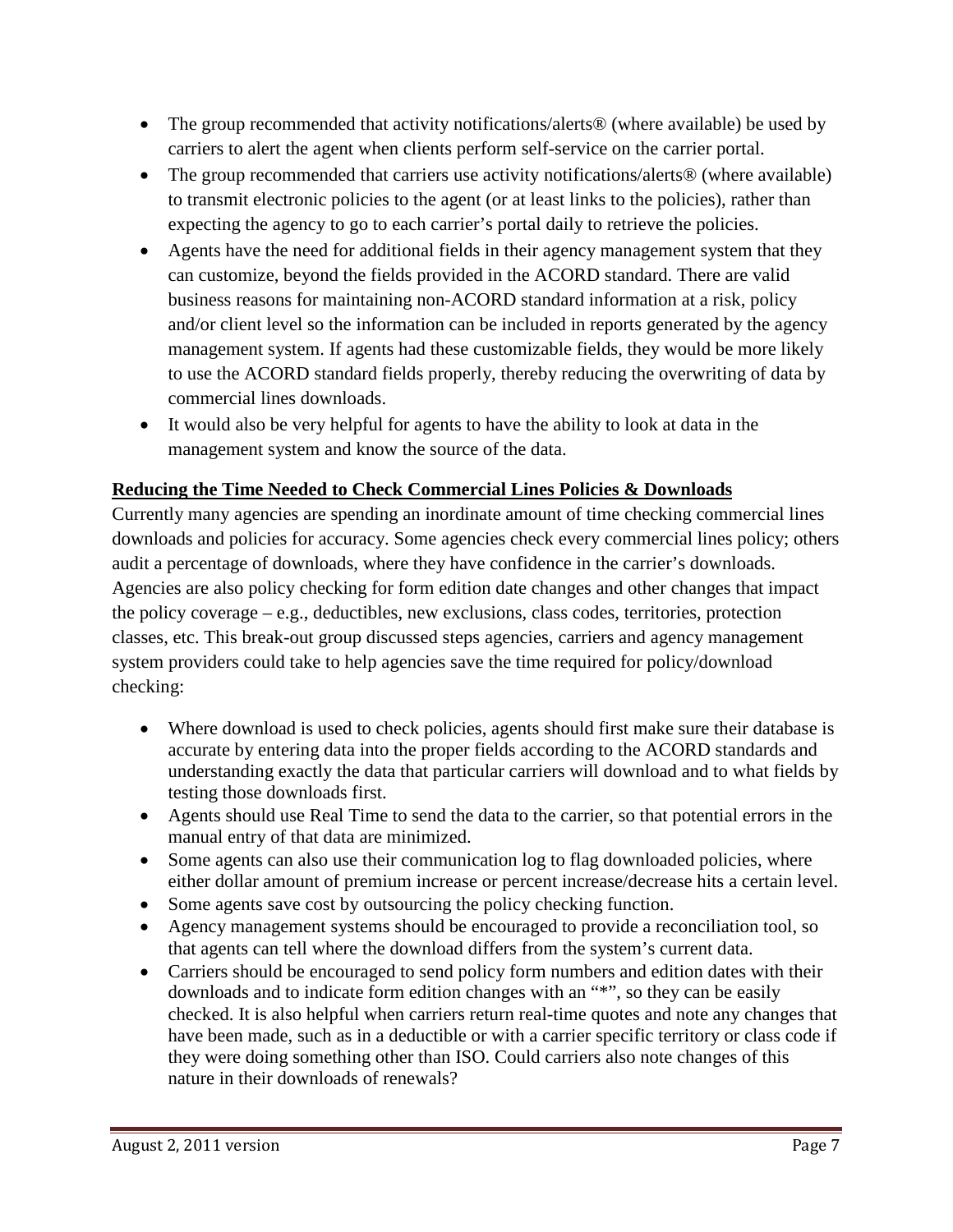### <span id="page-7-0"></span>**Agency Needs for Business Intelligence from their Systems**

This break-out group discussed the kinds of business intelligence agencies need from their systems in order to improve their marketing and management decisions. First, they identified some of their needs:

- Need to be able to identify the types of risk the agency is most successful with to have a more finely tuned marketing process. (e.g., their closing ratio for artisan contractors with over \$1,000,000 in revenue is substantially higher than for those under \$500,000 in revenue.)
- Track producers' books of business where are individual producers most effective?
- Identify cross selling opportunities
- Identify "value added" services based on book of business.

The group then identified new capabilities agencies would like to have from their systems:

- Ability to measure the profitability of a book of business
- Client preferences for communications and links to the client's social media sites in the agency management system
- Ability to generate "on the fly" custom reports.

The group also noted the following challenges in today's environment:

- Some agency management systems are not geared toward marketing, but instead are designed for servicing the client data "after the sale" or the data in the system is not easily extracted in a usable format. In addition, some management systems are data based, not relationship based causing many sales oriented agencies to use two different systems – one for prospecting, one for servicing. This causes a "disconnect" between the servicing staff and the sales staff.
- In other cases, the agency is not aware of or trained on the marketing capabilities available in their systems.

#### <span id="page-7-1"></span>**Increasing Implementation of ACT Recommendations**

This break-out session focused on how ACT can continue to raise its visibility among grassroots agents, as well as the industry's business executives, and how it can better inspire them to adopt recommended workflows and technologies:

- ACT should continue to build its relationships with the state association executives and the state associations to encourage them to communicate ACT's messages to the grassroots agents and to put on relevant programs where agencies can share success stories. IIABA can also help ACT get its message out to agency and carrier business executives.
- ACT also needs to stress the business benefits that flow from its recommendations, in order to get the attention of business executives. ACT has a good case to make since many ACT resources and recommendations go beyond a technology focus to enhancing